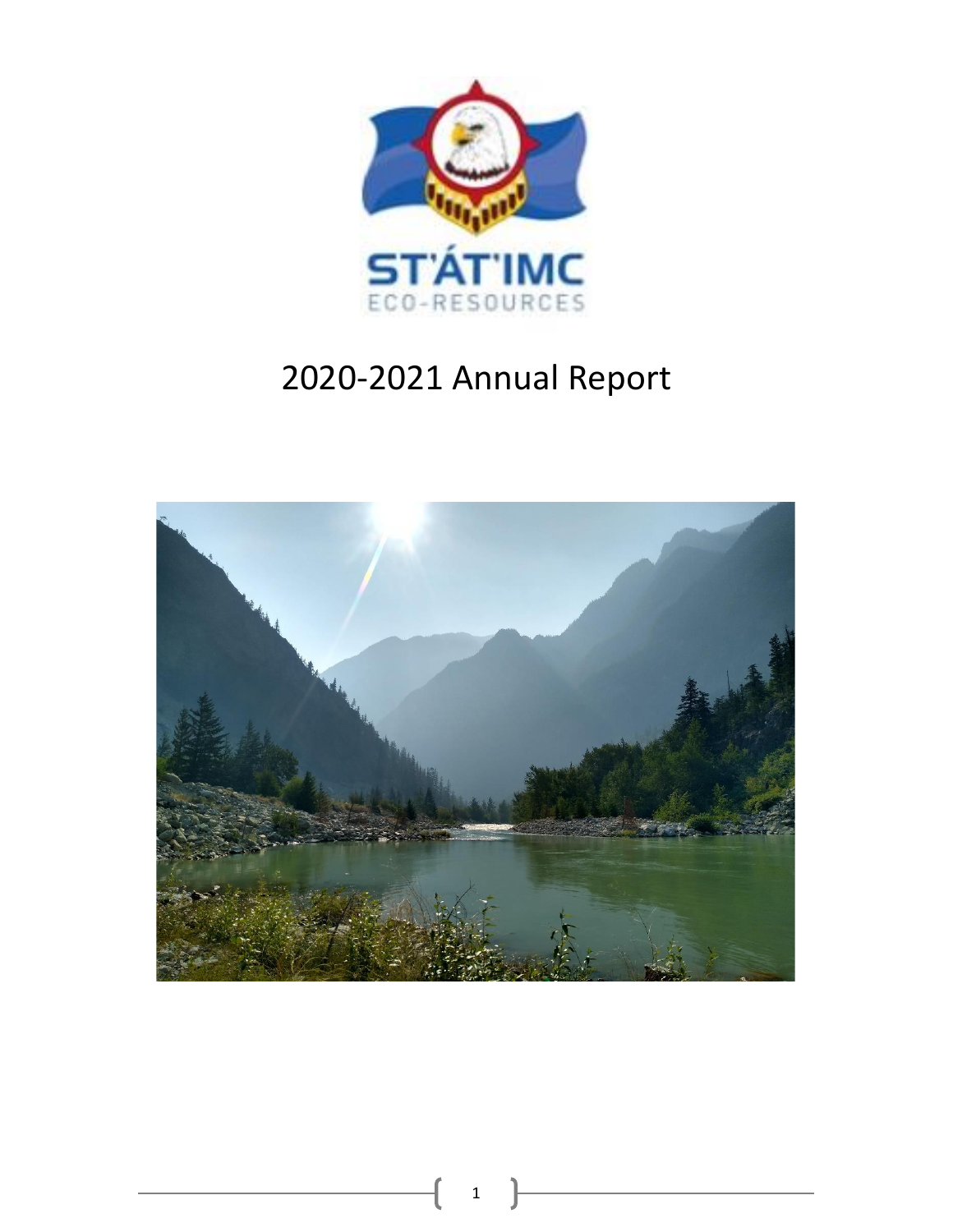# To our Shareholders

#### **SER Impact Statement**

*Working for a sustainable ecosystem and creating value for the St'át'imc communities and members, now and in the future.* 

#### **Mission Statement**

*We are a St'át'imc Nation Community owned environmental services company. We deliver globally competitive ecological services to our clients, creating value for local St'át'imc community members.*

Our Shareholders:

Chief Micah Thevarge, N'Quatqua Chief Colleen Jacob, Xaxlip Chief Brock Peters, Samahquam Chief Don Harris, Xa'xtsa Chief Patrick Williams, Skatin Chief Susan James, Xwisten Chief Courtney Adolph-Jones, T'it'q'et Chief Randy James, Tsalalh Chief Justin Kane, Ts'kw'aylaxw

2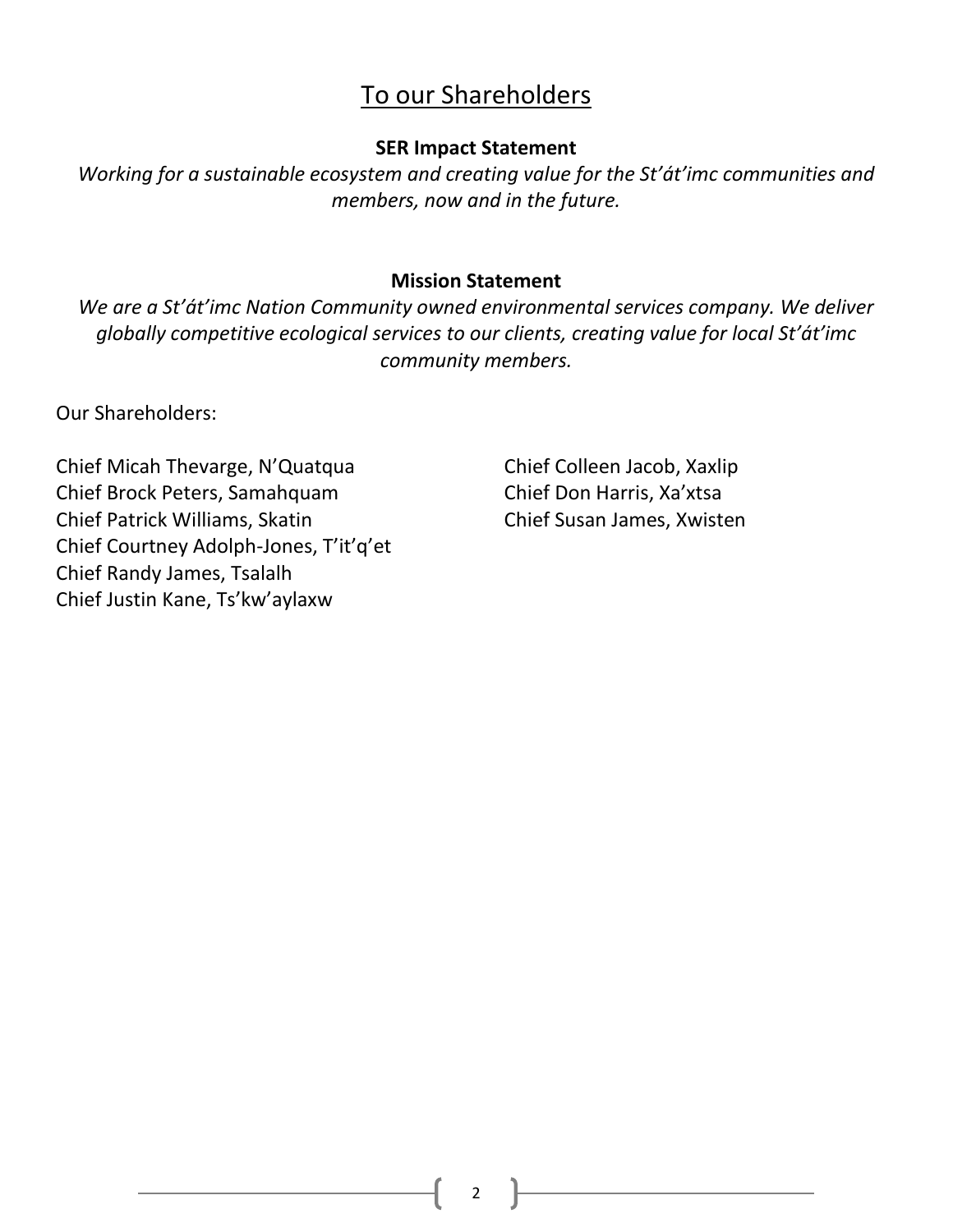## A Message from the Board Chair

Chantel Thevarge, Chairperson

At the start of this past fiscal year, the SER Interim Board was firmly in place. Covid restrictions had a major impact on how business could be done (if you were lucky enough to remain open), and no one was sure what the future would hold.

Fast forward one year…to the end of the fiscal year.

- Covid is still here, but vaccinations were happening and getting back to "normal" was looking like a distinct possibility.
- The SER Shareholders, together with the SER Interim Board, successfully recruited and elected three new Directors: Dean Grant, Naleen Narayan and Nelson Jatel, to serve with me on the new SER Board. This marked the end of service for the Interim Board, with many thanks for their contributions.
- The Board recruited and hired a new CEO, Angela Bissat.
- Foundational items at the Board level have been reviewed and adjustments made, including liability and directors' insurance, accounting, and law firms, etc.

As a Board and operationally, it was a very successful year, made more impressive by the obstacles in the way. Everyone remained safe and healthy, the work was successfully completed, and the Board is building solid relationships with each other and Shareholder communities. As the upcoming year arrives, the Board is looking forward to focusing on governance, strategy and moving SER into its future after the Water Use Projects. We will be reviewing and updating the Vision and Mission statements, regularly communicating with Shareholder Representatives regarding the way forward for SER.

This annual report outlines the successes of the past year, and we thank all of those whose hard work and dedication made this past year successful!



Director Dean Grant Director Nelson Jatel Director Naleen Narayan Chair Chatel Thevarge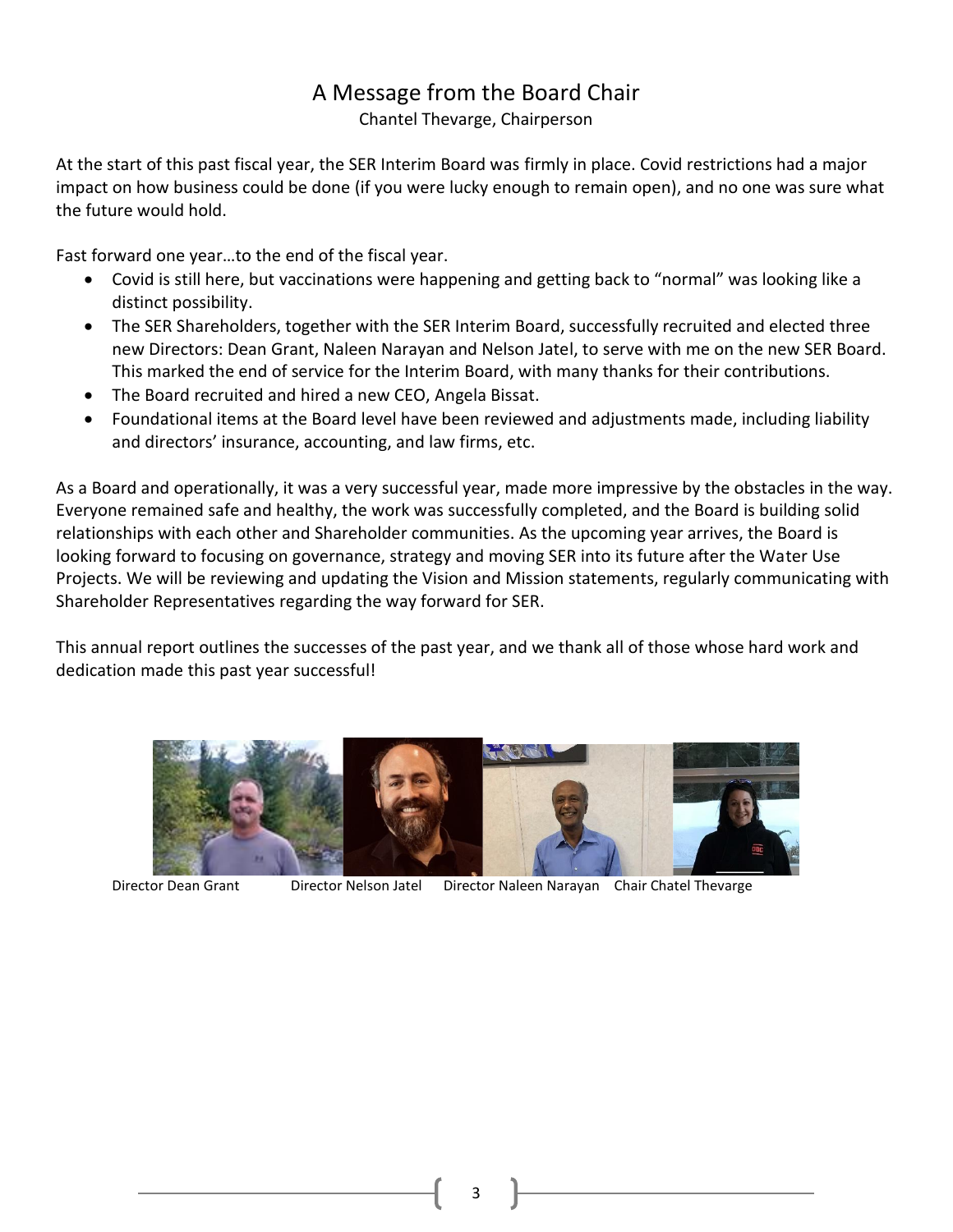#### A Message from the CEO Angela Bissat, CEO

The FY2020 year was a difficult year for so many, in so many ways. Covid, lockdowns, masks, restrictions, economic downturns…I could go on and on, but I won't. Do you know why?

Because as difficult as it was, and still is, we have ALL re-discovered our creativity, our empathy, our fighting spirit, and our resiliency!

Nowhere is this truer than at St'át'imc Eco-Resources!! Even before I came on board in June 2020, and before I became Interim CEO in November, EVERYONE did what they had to do to make sure that everyone could work safely, whether at home, in the office or field. They made sure the work got done, and when it got to be too much (and there are times it did for every one of us), we took care of each other with compassion. I am honored to be working with them every single day.

We know that the future will bring challenges, but the events of the last year have honed our skills, so that we can move past them successfully.

As we look to the future of SER, our resiliency, commitment, and grit will serve us well. The future may look different in some ways, but that is not a bad thing. I am excited to see what the future of SER holds for ALL of us!!



Angela Bissat, CEO

4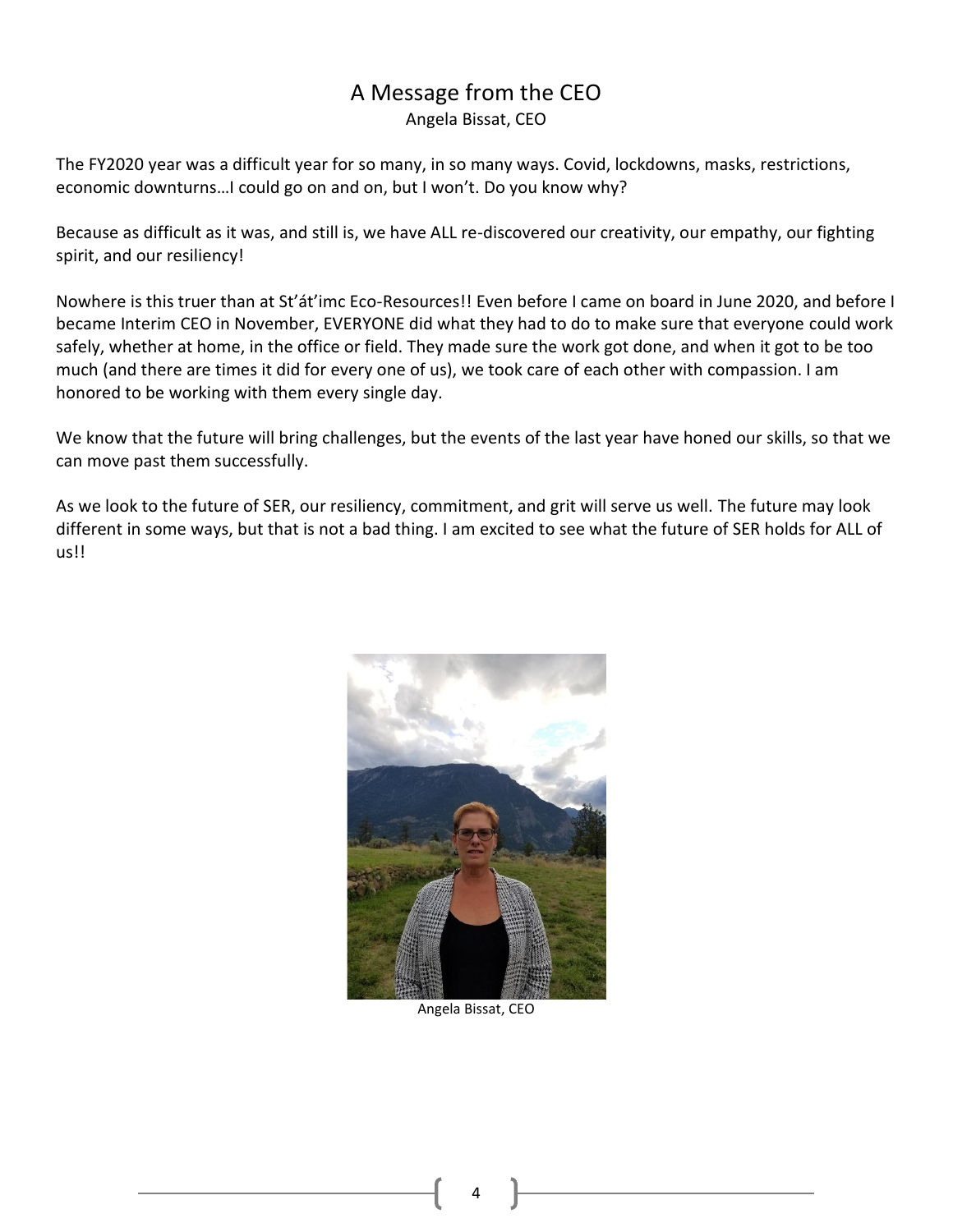### SER Key Achievements 2020-2021

- SER successfully completed year 9 and began the organization for year 10 of the Bridge Seton Water Use Plan Monitoring programs.
- SER continued successful collaborations with St'át'imc communities and businesses, including but not limited to Splitrock Environmental and Coldstream Ecology.
- SER had an expanded role as part of the Big Bar Landslide project with DFO and others.
- SER is collaborating with Xa'xtsa, FLNRORD, UBC and BC Parks for a Camera Trapping project in the area of the Southern St'át'imc Communities. This project will take place in fall of 2021.
- A multi-organization collaboration has begun with Szumin'ts and Coldstream Nature-Based Solutions, among others to take part in the Bridge River Transmission Project through BC Hydro.
- Memorandums of Understanding (MOU) with several organizations are in place to pursue future project opportunities.
- SER successfully completed the BC Forest Safety Council Base Audit with a score of 95%.
- Although Covid had a major impact on the availability and timing of training, SER organized and provided training opportunities through collaborations with TRU, Rescue Canada, BC Hydro and Worksafe BC, the Community Adult Learning Centre and ASETS. This resulted in 37 certifications or renewals for 16 people from 5 different St'át'imc communities. A breakdown of courses and individual numbers can be found in Appendix 2 of this Annual Report. A huge thank you to those organizations that helped to provide the training and those who participated!
- In house training was provided by SER Technician Bailee Phillips, resulting in three additional SER Technicians being successfully trained to do scale mounting.
- Another huge THANK YOU to all who helped us navigate the changing environment that was brought by Covid! From assisting with enhanced Safety Plans, to coordination of schedules, to ensuring everyone stayed safe while successfully completing the projects, this season would have been much more difficult without everyone's assistance.

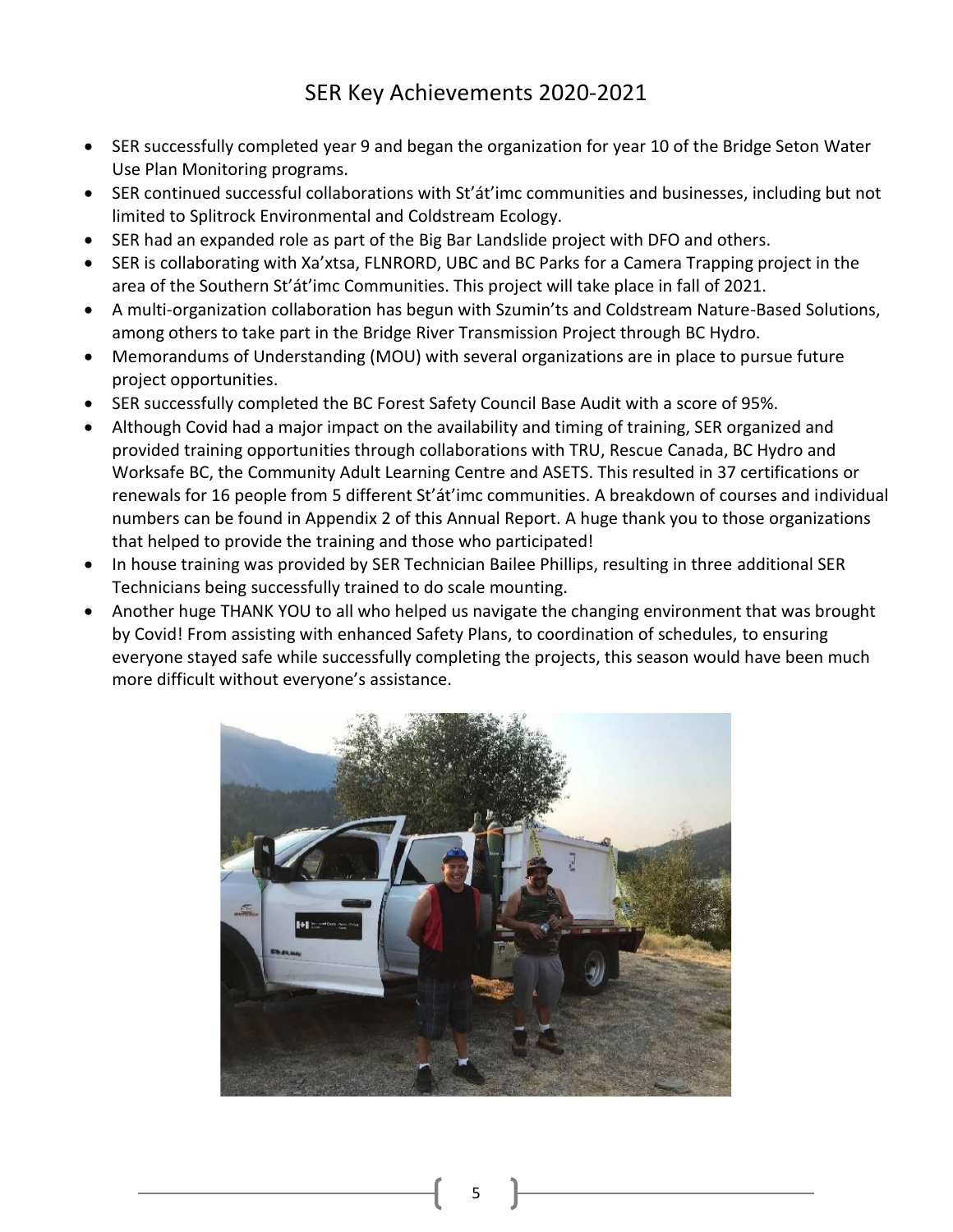# Project Updates

#### Bridge River Water Use Plan (WUP) and Modified Operations (MOD) Monitoring and Mitigation Programs

Working together with St'át'imc communities, and professionals within the St'át'imc Nation and externally, SER completed the ninth year of the WUP and MOD projects and is set to successfully complete year 10 of these projects. Once year 10 is complete, these projects will have a reporting component, and some projects may continue. SER will continue to represent our shareholder communities throughout the reporting process and as long as these projects are moving forward. With many thanks to Bryony Fowler, SER Operations Manager, an outline of the 2020 WUP and MOD programs is listed below (SER Annual Report Update August 2020):

| <b>BRGMON 1</b> | Lower Bridge River Aquatic Monitoring                                                    |
|-----------------|------------------------------------------------------------------------------------------|
|                 | A collaboration with Jeff Sneep, RpBio and Coldstream Ecology                            |
| <b>BRGMON 2</b> | <b>Carpenter Reservoir Riparian Vegetation Monitoring</b>                                |
|                 | A collaboration with Splitrock Environmental                                             |
| <b>BRGMON 3</b> | Lower Bridge River Adult Salmon and Steelhead Enumeration                                |
|                 | Field work lead by SER, collaborating with InStream Fisheries research for oversight and |
| reporting       |                                                                                          |
| <b>BRGMON4</b>  | Carpenter Reservoir and Middle Bridge River Fish Habitat and Population Monitoring       |
|                 | A collaboration with InStream Fisheries Research                                         |
| <b>BRGMON 5</b> | Downton Reservoir Riparian Vegetation Monitoring                                         |
|                 | A collaboration with Splitrock Environmental                                             |
| <b>BRGMON 7</b> | Downton Reservoir Fish Habitat and Population Monitoring                                 |
|                 | A collaboration with Jeff Sneep, RpBio                                                   |
| <b>BRGMON 8</b> | Seton Lake Resident Fish Habitat and Population Monitoring                               |
|                 | A collaboration with Jeff Sneep RpBio                                                    |
|                 | BRGMON 11a Lower Bridge River Riparian Vegetation Monitoring                             |
|                 | A collaboration with Splitrock Environmental                                             |
|                 | BRGMON 11b Lower Bridge River Riparian Vegetation Monitoring                             |
|                 | A collaboration with Russ Walton and Ralph Heinrich, Wildtech                            |
| BRGMON 13       | Seton Sockeye Salmon Smolts Monitoring                                                   |
|                 | Field work led by SER, collaborating with InStream Fisheries Research for oversight and  |
| reporting       |                                                                                          |
|                 | BRGWORKS1 Carpenter Reservoir Revegetation                                               |
|                 | A Collaboration with Splitrock Environmental                                             |

The 2020 field season also saw follow up visits to the Lower Bridge River as part of the Cottonwood Protection and Bird Box Construction program. SER completed the field work and reporting for this project.

As part of a continuing collaboration between SER, Xwisten, Splitrock Environmental, and Coldstream Ecology, the Chinook Brood Stock Collection once again took place in the Lower Bridge River.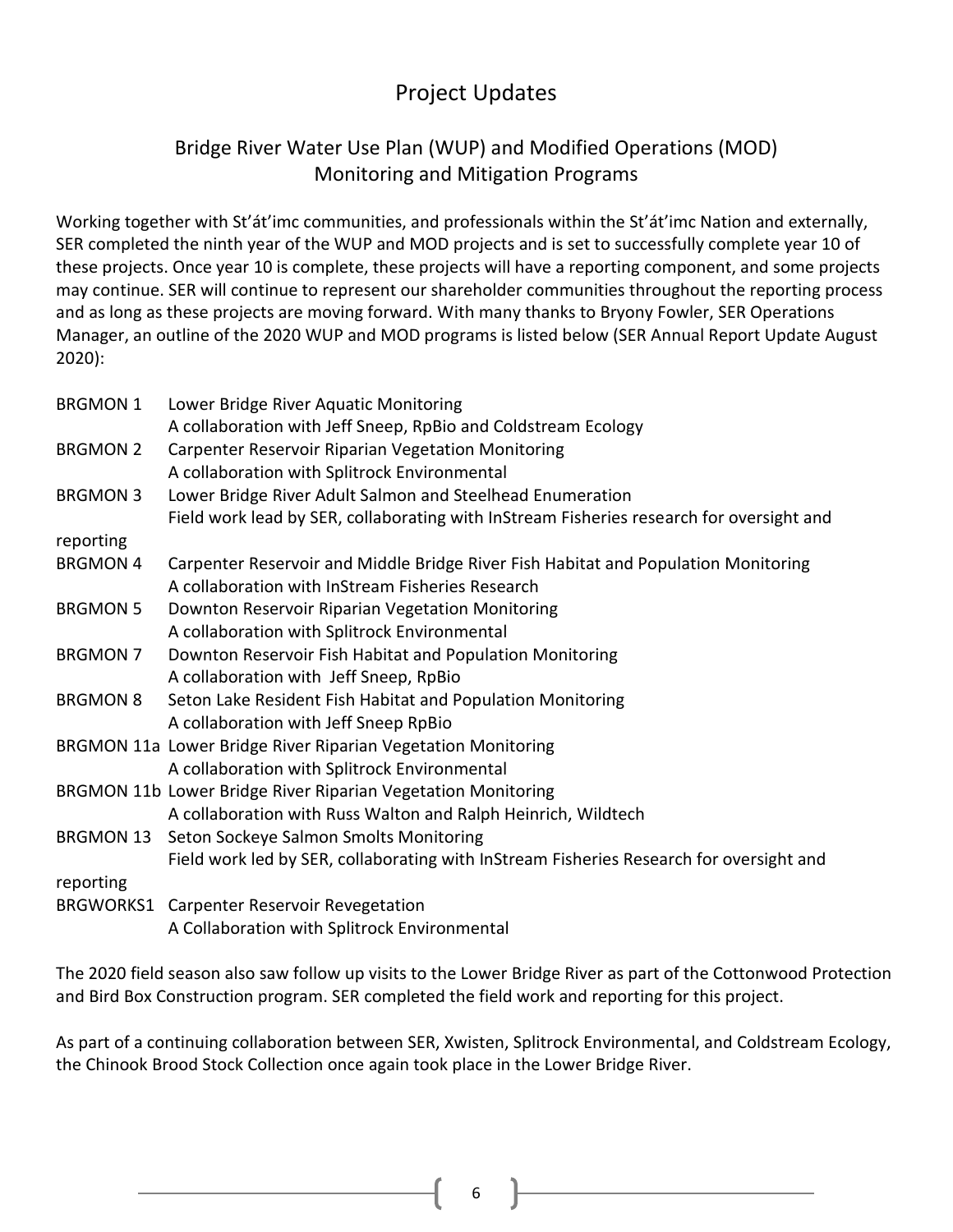#### Big Bar Landslide

The summer of 2020 resulted in an expanded role for SER in the Big Bar Landslide Project. The role of First Nations Technical Lead was filled by SER's Becky Riley. Her role is to assist with the operation of the fish wheel and providing on-the-job training for local Indigenous workers.

The role for SER expanded into the provision of truck and transport services from the Big Bar Landslide area up to Vanderhoof. Two SER Technicians, Bailee Phillips, and Trevor Dunn, drove the fish safely to their destination. We look forward to participating in this project in the future.

#### Environmental Monitoring and Services Contracts

SER continues to provide Environmental Monitoring services through our contract with BC Hydro throughout a variety of BCH Capital projects. While Covid did affect our ability to train others in this important role, as our environment slowly returns to "normal", we anticipate expanding this training program.

SER continues to be involved in a variety of "As-When" contracts to assist with rampdowns and fish salvage in the Lower Bridge River. As always, collaboration with Xwisten and local communities in the reporting and analysis processes plays an important role in the success of these projects.

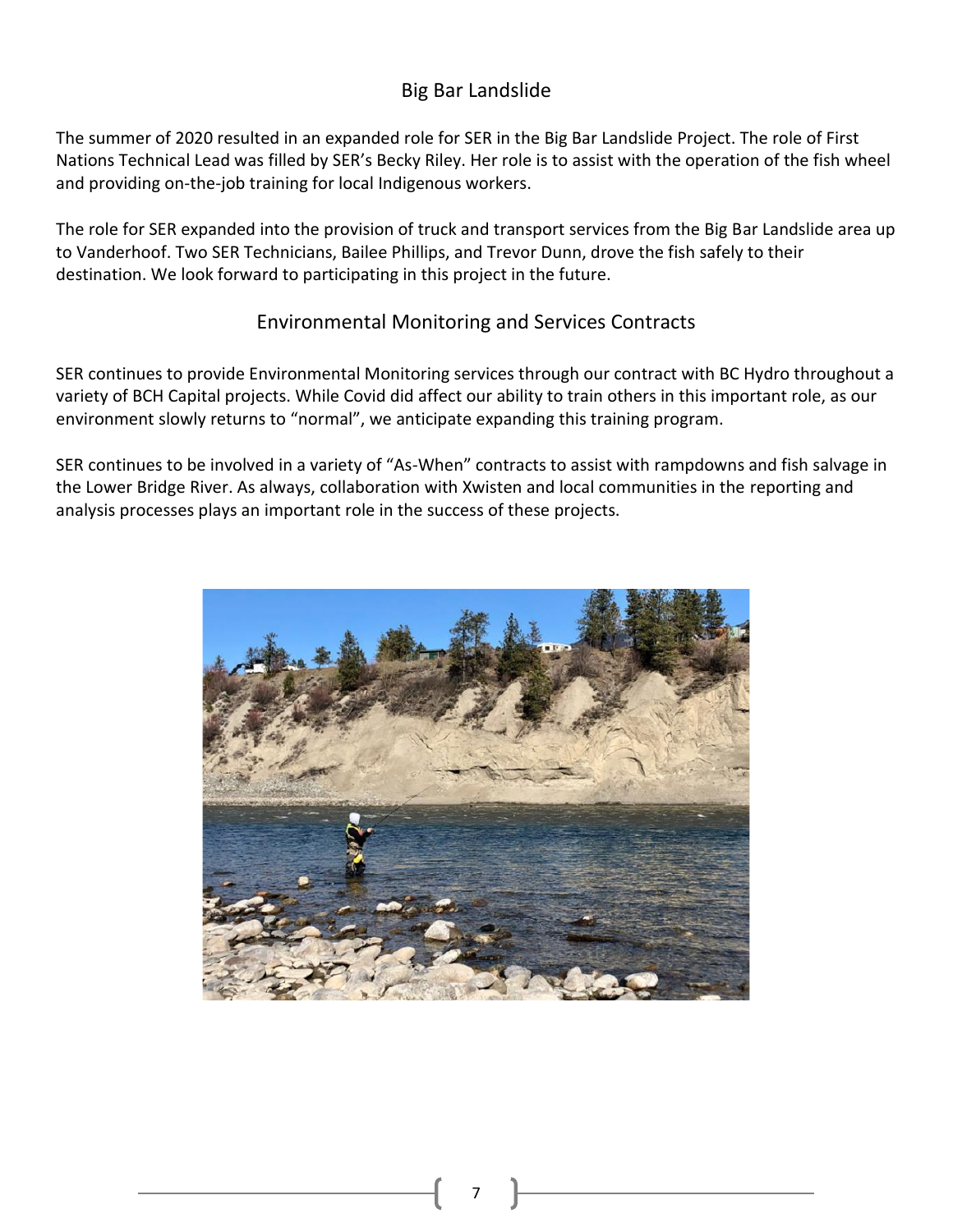### A Look to the Future

The future of SER is bright! A focus on business development, capacity building, project and partnership development, and a potential expansion of the services offered. Diversification of projects and clients will be a key component to SER's success in the future. As the various Water Use Projects begin to end, it allows SER the opportunity to expand and grow, bringing additional jobs, careers, and wealth to the St'át'imc Nation.

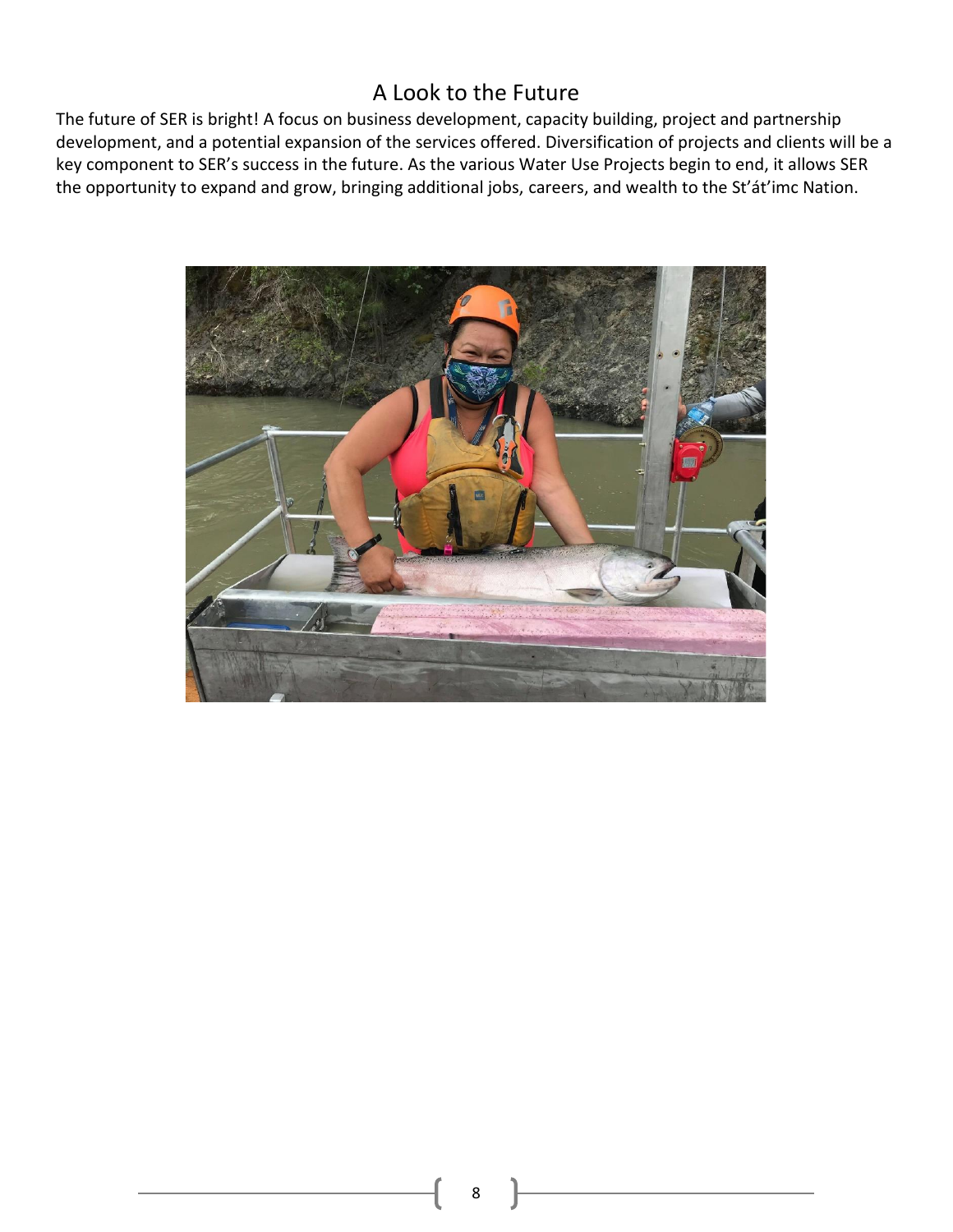#### The SER Team

This has been a year of change, and the same is true for the SER Team. We welcome our new staff to SER and wish nothing but the best for those who have left in the last year!

#### SER Board of Directors

Chair Chantel Thevarge Dean Grant Naleen Narayan Nelson Jatel

#### SER Management & Office Staff

Angela Bissat, CEO Bryony Fowler, Operations Manager Desiree Mortensen, Safety Manager Kyle Krahn, Field Biologist Gilda Davis, Contract Administrator Crystal Roy, Bookkeeper Bailee Phillips, Interim Administrative Assistant

#### SER Technicians

Fraser Adolph Kelsey Alec Trevor Dunn Ron James Madeline John Cliff Leslie Doug Mitchell Wesley Payne Bailee Phillips Rebecca Riley Christina Shaw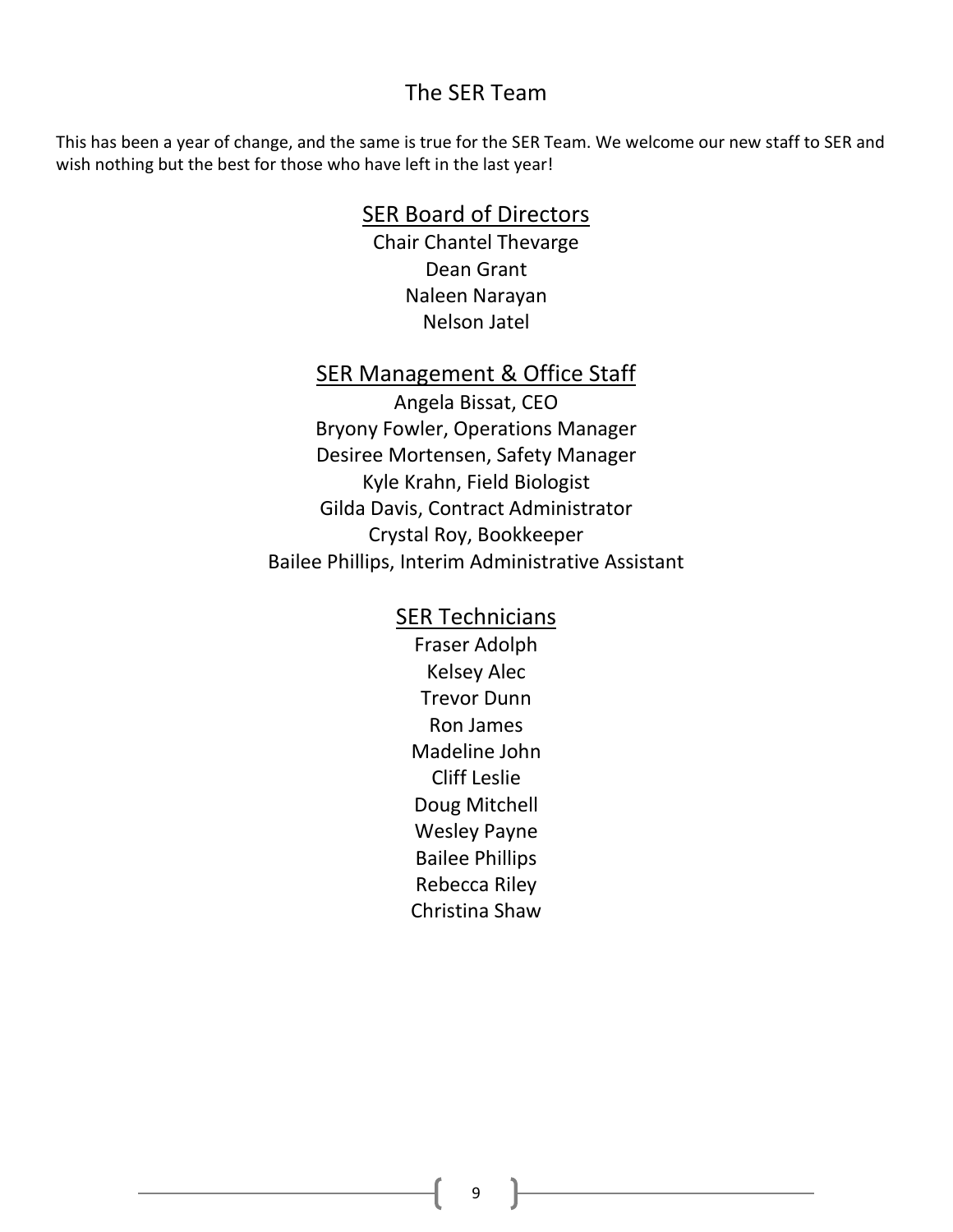# Appendix #1 St'át'imc Eco-Resources Organizational Structure